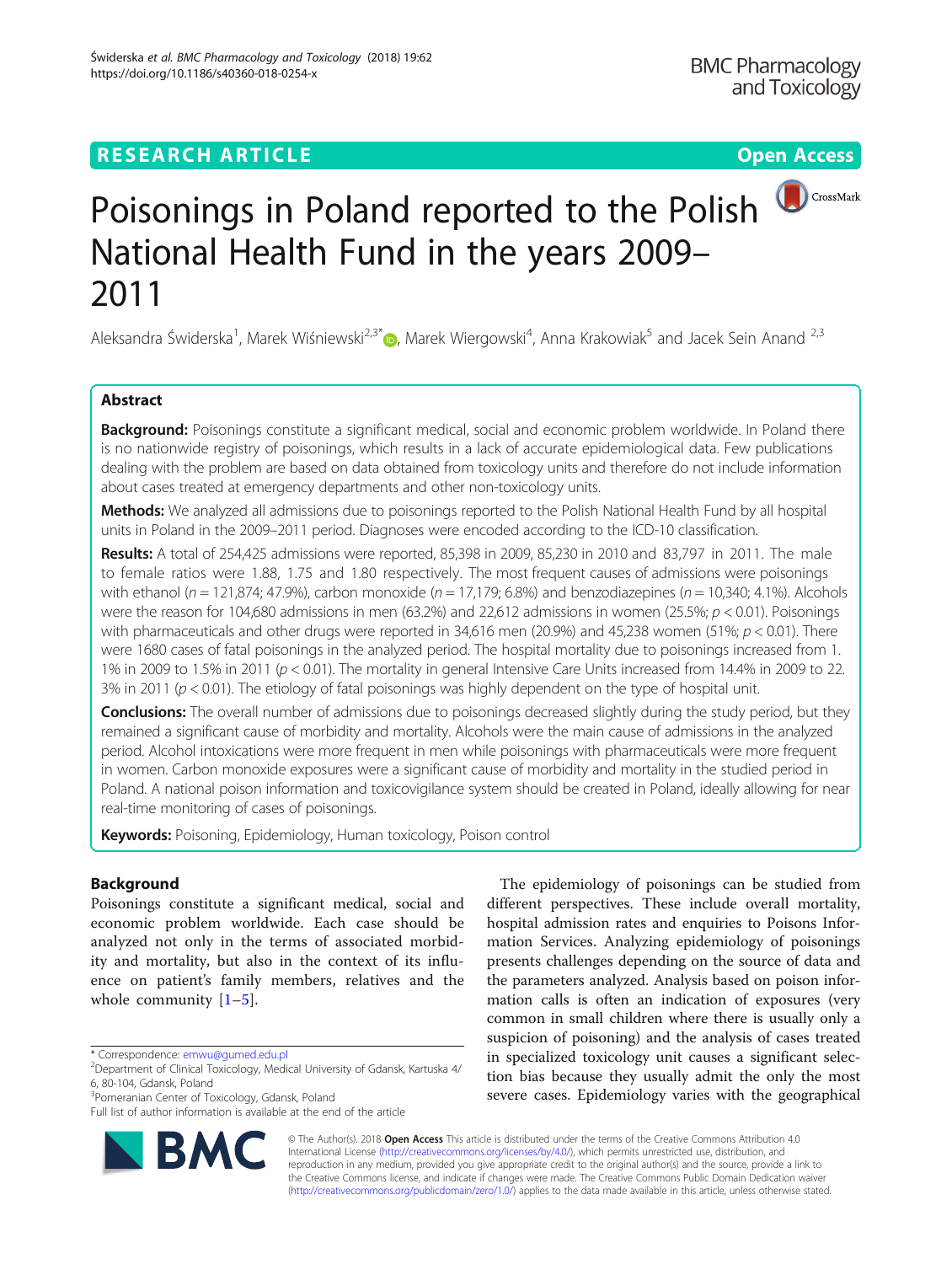location. In developing countries poisoning by pesticides and herbicides is often common. In warmer countries people may be more often exposed to toxins from snakes or spiders. In most situations self-harm often involves agents that are available and may reflect local tradition. For example, in Sri Lanka pesticide and oleander poisoning are frequently encountered problems, in China herbicides and pesticides, and in the UK paracetamol are the most frequent poisons taken deliberately [\[6](#page-9-0)]. The epidemiology also changes with time, due to social trends, advances in medical care but also due to emerging new trends in substance abuse. The recent report from China shows decreasing mortality due to pesticide and alcohol poisonings [[7\]](#page-9-0). Data from the United States shows increasing opioid mortality due to mostly abuse of heroin and synthetic opioids [\[8](#page-9-0)].

The system of poison control in Poland is based on Regional Centers of Clinical Toxicology (RCCTs) and was started in 1967. Currently, there are 11 RCCTs located in Gdansk, Poznan, Warsaw, Lodz, Lublin, Rzeszow, Tarnow, Wroclaw, Sosnowiec and Cracow (2 centers). All RCCTs in Poland are based on hospital units and include Intensive Care Units. The principal function of Polish RCCTs is the treatment of cases of poisonings which require specialist management (like antidote treatment or extracorporeal removal of poisons). The number of beds in the RCCTs is not big enough to treat all poisonings, so many less severe cases, which do not require intensive care, are treated at Emergency Departments (EDs) and other hospital units (mostly pediatric and internal medicine departments). Cases of severe poisonings which cannot be transferred to RCCTs are usually treated at general Intensive Care Units (ICUs). Since the creation of RCCTs there was no separate system of poison information. This service was provided by RCCTs without additional funding, usually by the physician on call at the RCCT. Until 2002 all Polish RCCTs sent annual reports of admissions to the RCCT in Lodz, which analyzed and published these data. The data on admissions to other units were never reported or analyzed. Until now there is no nationwide system of poison information or toxicovigilance in Poland. This situation results in a lack of accurate information on the morbidity and mortality of poisonings in Poland. Few published papers dealing with this problem are based or single-center experience or at best on the data obtained from all the RCCTs and do not include information about cases treated at EDs and other non-toxicology hospital units [[4](#page-9-0), [5](#page-9-0), [9](#page-9-0)–[13](#page-9-0)]. The most recent analysis of data from all the RCCTs in Poland covered years 1970–2002 and showed a decreasing overall mortality and an increasing number of admissions due to poisonings with alcohols [\[14](#page-9-0)]. The most recent analysis of mortality due to poisonings by Krakowiak et al. was based on data from only 5 of 11 active clinical toxicology centers in Poland [[15](#page-9-0)]. Until now there has been no analysis of hospital admissions and mortality due to poisonings in Poland which included all types of hospital units.

The aim of this study was to analyze the epidemiology of poisonings based on the available data reported to the Polish National Health Fund (NHF) from 2009 to 2011.

# **Methods**

The study was approved by the Independent Bioethics Committee at Medical University in Gdansk (approval NKBBN/508/2017).

The healthcare system in Poland is mostly publicly funded, but a large number of providers (especially in outpatient care) are private entities. The funds are managed by the NHF, which reimburses the hospitals and outpatient clinics for the services performed for the people covered by the public health insurance. In the studied period the NHF covered around 80% of the Polish population.

The NHF database was created in 2003. The database is not public, permission to use it for the purpose of this study was granted by the president of the National Health Fund. The database is in an electronic form and contains millions of datasets reported annually by the Polish healthcare providers. The database is used to reimburse providers for healthcare services and to monitor and plan expenses of the NHF. In the 2009–2011 period the dataset reported by providers included: identifiers of the provider, patient's personal identification number (contains age and sex information), time of admission and discharge, mode of admission and discharge, primary and secondary (optional) diagnoses (ICD-10), type of hospital unit and medical procedures performed (ICD-9). There was no regular quality control of the data reported by the healthcare providers to the NHF. The data used in this study were extracted from the NHF database. Data of all hospital admissions reported to the NHF in 2009–2011 were analyzed. We selected all cases in which primary diagnosis was within the T36-T65 range, according to the 10th revision of the International Statistical Classification of Diseases and Related Health Problems (ICD-10). The data on secondary diagnoses or intent of poisoning were not obligatorily reported to the NHF and because of it were only fragmentary (less than 20% of all reports) and were not used in this analysis. There were no other inclusion criteria, some incomplete records were excluded from the statistical analysis, as described in the results section.

Statistical analysis was performed using the Statistica 12 software (StatSoft, Inc., USA). Pearson's chi-squared test was used for categorical variables and Student's t-test was used for continuous data. All reported  $p$  values are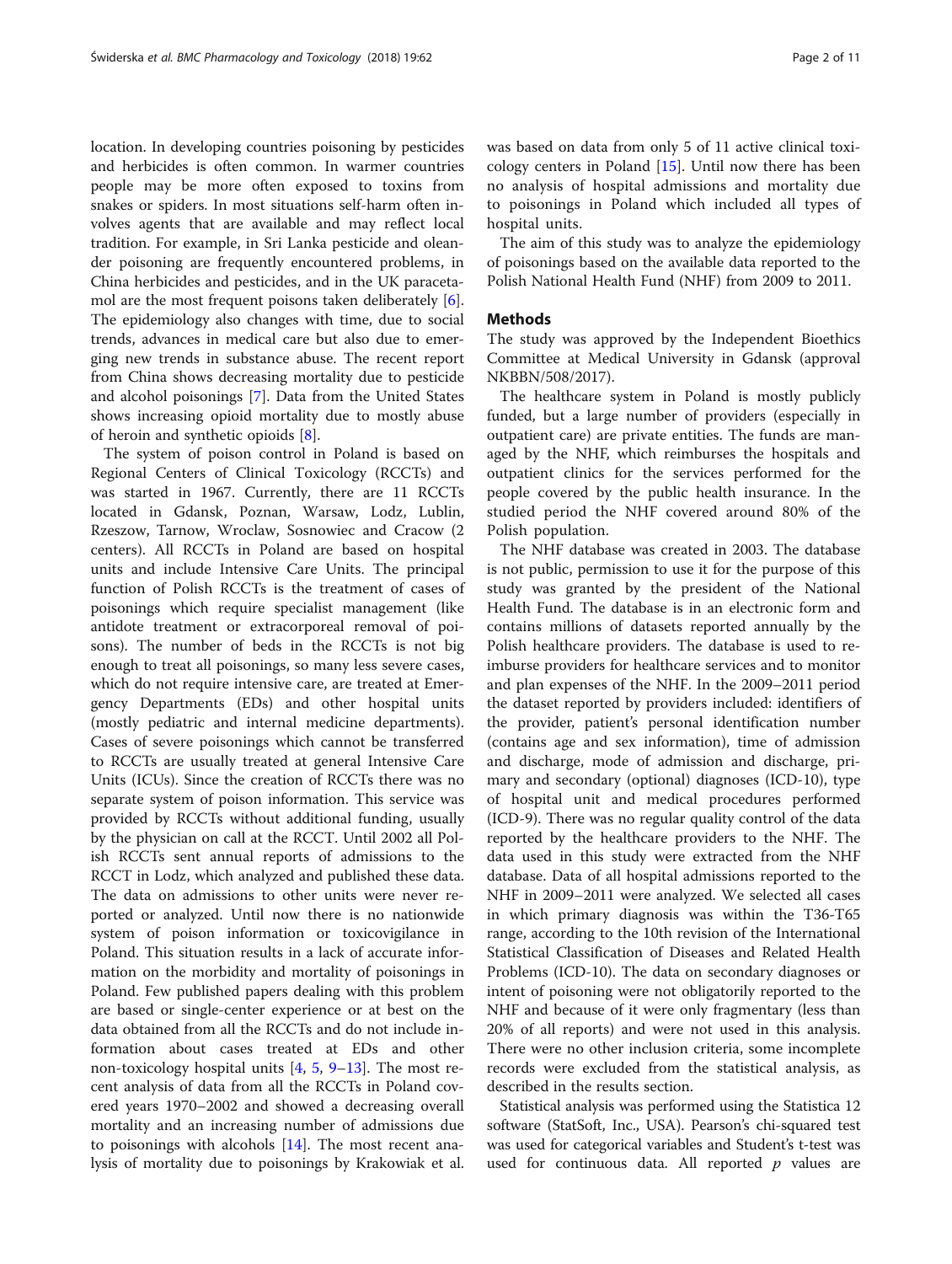two-sided,  $p$  values lower than the adopted level of significance  $(\alpha = 0.05)$  were considered significant.

# Results

The number of hospitals (hospital units) which reported cases of poisonings to the NHF was 561 (2231) in 2009, 562 (1829) in 2010 and 553(2060) in 2011. The proportions of types of hospital units which reported cases of poisonings in the analyzed period are presented in Table 1.

A total of 254,425 admissions of 240,517 patients with the diagnosis of poisonings were reported in the 2009– 2011 period. The total number of reported admissions was higher than the total number of admitted patients because some patients were admitted due to poisonings more than once a year. The annual number of admissions decreased slightly throughout the analyzed period. There were 85,398 admissions (82,306 patients) in 2009, 85,230 (80,238 patients) in 2010, and 83,797 (77,973 patients) in 2011. Most patients were men. Cases in which sex of the patient was not reported were excluded from the further analysis (7 cases in 2009, 7 cases in 2010 and 20 cases in 2011). All these admissions were treated solely at EDs.

# Patient age

Distribution of patient age is shown in Fig. [1.](#page-3-0)

Patients 11–18 years of age ( $n = 30,546$ ) were the largest group admitted between 2009 and 2011, followed by individuals aged  $19-25$  years ( $n = 26,537$ ),  $51-55$  years  $(n = 21,887)$  and 46–50 years  $(n = 20,500)$ . Cases where age was not reported were excluded from the age analysis.

# Causes of poisonings

Most common diagnoses reported in the analyzed period are presented in Table [2.](#page-3-0)

The most common diagnoses were alcohols. Altogether, intoxications with ethanol (T51.0), partially coded alcohol (T51) or unspecified alcohol (T51.9) represented nearly half of all recorded admissions due to poisonings  $(n = 121,874; 47.9\%)$ . There was a slight increase in the number of admissions reported as T51.0 and a

Table 1 Hospital units reporting cases of poisonings to the NHF in the 2009–2011 period

| Type of hospital unit                  | 2009 | 2010 | 2011 |
|----------------------------------------|------|------|------|
| Regional Center of Clinical Toxicology | 9    | 9    | 11   |
| Intensive Care Unit                    | 246  | 254  | 310  |
| Internal Medicine Unit                 | 493  | 487  | 483  |
| Pediatric Unit                         | 352  | 356  | 353  |
| <b>Emergency Department</b>            | 528  | 544  | 546  |
| other                                  | 603  | 179  | 357  |

decrease of poisonings with unspecified (T51.9) or partially coded alcohol (T51). Summarily the proportion of admissions due to the T51, T51.0 and T51.9 codes decreased from 51.5% in 2009 to 48.2% in 2011  $(\chi^2 = 187.64; p < 0.01)$ . There was an increase of admissions due to carbon monoxide poisonings in 2010 which amounted to 8.39% of all cases of poisonings, significantly higher than in 2009 and 2011 (5.93% and 5.92% respectively;  $\chi$ 2 = 546.26;  $p < 0.01$ ). There was a decline in number of poisonings with benzodiazepines, which constituted 4.3% of all admissions in 2009 and 3.72% in 2011 ( $\chi$ 2 = 36.82;  $p$  < 0.01). There was a significant increase of admissions encoded as anticoagulants and antithrombotic drugs (T45.5) from 2.71% in 2009 to 3.84% in 2011 ( $\chi$ 2 = 170.83;  $p < 0.01$ ).

The etiology of poisonings in the youngest groups of patients was different than in adults. The most common diagnoses in children and teenagers and the results of the statistical comparison between these groups are presented in Table [3.](#page-4-0)

Like in the whole group, carbon monoxide was a common diagnosis in the two youngest age groups. Other common diagnoses in the 0–10 group were typical for accidental poisonings (venom of arthropods, detergents, pesticides). The T51, T51.0 and T51.9 codes were the most common causes of admissions of teenagers  $(n =$ 10,821; 35,4%), but the proportion was much lower than in adults ( $n = 110,286$ ; 54.5%;  $\chi$ 2 = 1349.94;  $p < 0.01$ ). Patients aged 11–18 were more often poisoned with nonsteroidal anti-inflammatory drugs (NSAIDs) than adults (2,9% vs 0,7%;  $\chi$ 2 = 1158.18; p < 0.01). Teenagers were less likely to overdose benzodiazepines than older patients (3% vs 4.4%;  $\chi$ 2 = 121.15;  $p < 0.01$ ). There were 938 (1.9%) admissions of patients  $\leq 18$  years old due to poisonings with antitussives in the analyzed period. The number of these cases rose by 35%, from 256 (1.52%) in 2009 to 345 (2.21%) in 2011. In the analyzed period there was also a higher proportion of admissions due to venom of other arthropods in the 0–18 group than in adults: 1569 (3.2%) and 1507 (0.7%) cases respectively  $(\chi2 = 1875.14; p < 0.01).$ 

Etiology of poisonings differed significantly between the sexes. In the analyzed period there were 165,650 admissions of men and 88,741 admissions of women. Alcohols (all T51 codes) were the reason for 104,680 admissions in men (63.2%) and only 22,612 admissions in women (25.5%;  $\chi$ 2 = 32,873.6;  $p$  < 0.01). Poisonings with pharmaceuticals and other drugs (all codes within the T36-T50 range) were reported in 34,616 men (20.9%) and 45,238 women (51%;  $\chi$ 2 = 24,277.5;  $p < 0.01$ ).

## Treatment at ED vs. hospitalization

In the whole analyzed period the total number of poisoned patients who were treated solely at EDs (without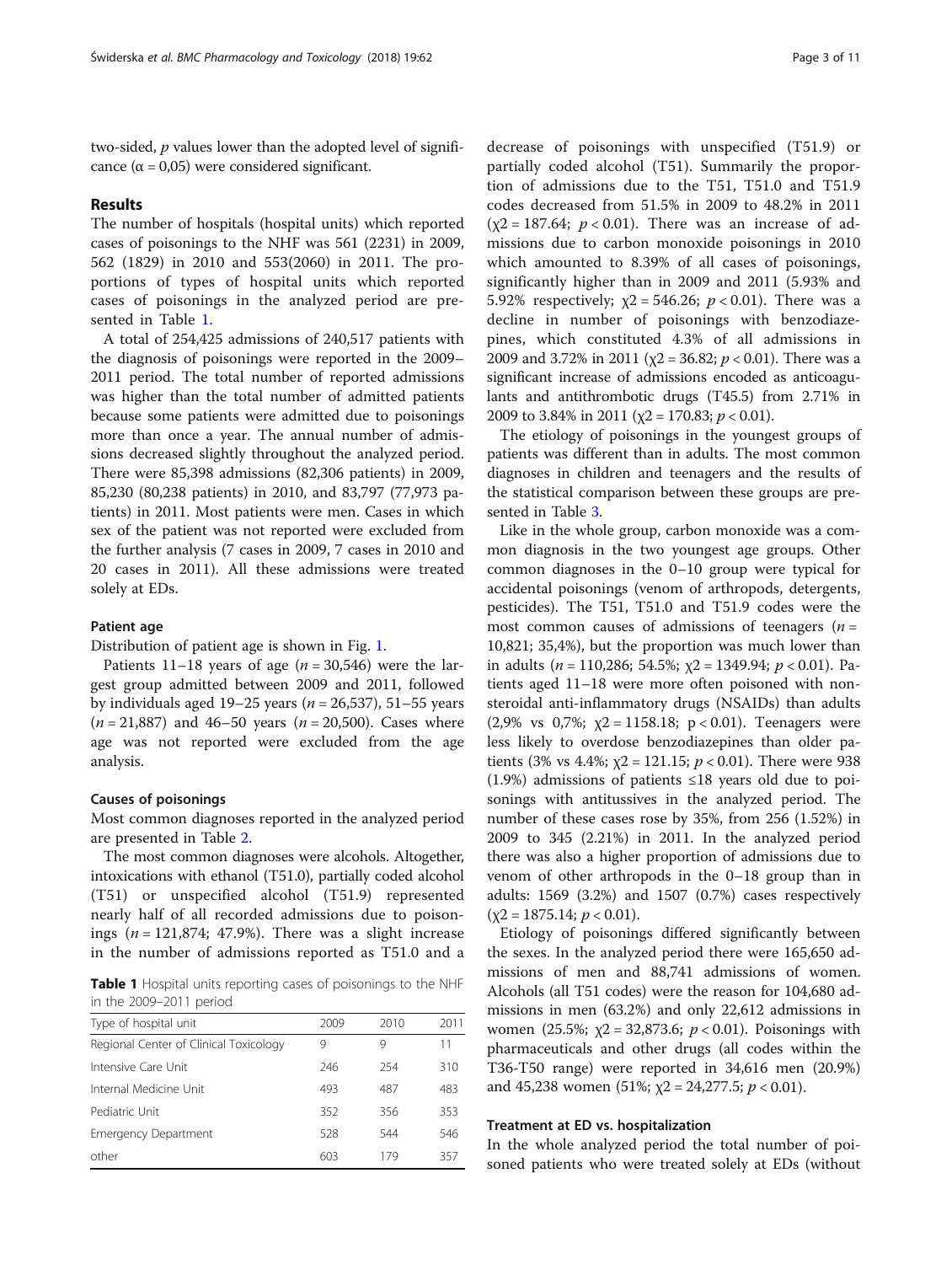<span id="page-3-0"></span>

further hospitalization) was 127,575 (50.1%). The proportion of patients treated solely at EDs and hospitalized and the sex distribution in these groups are shown in Table [4.](#page-4-0)

Women were generally more likely to be hospitalized and men were more frequently treated solely at EDs. The proportions of patients who were hospitalized in 2009, 2010 and 2011 were 66%, 66.4% and 63.5% for women and 42.8%, 42.8% and 39.1% for men (χ2 respectively 4146.56, 4337.91 and 4549.74;  $p < 0.01$  for each analyzed year). The average age of patients treated solely at EDs was  $40.3 \pm 17.2$  years and was significantly higher than the age of patients who were hospitalized  $(34.9 \pm 22.3; t = 68.4101, p < 0.01)$ . Alcohol poisonings (all T51 codes) constituted 70.8% of admissions which were treated solely at EDs compared with 25% of hospitalizations with this diagnosis in the 2009–2011 period ( $\chi$ 2 = 49,989.3;  $p < 0.01$ ). Other common diagnoses for cases treated solely at EDs were carbon monoxide poisoning (5404 cases; 4.2%) and envenomation by arthropods (2106 cases; 1.7%). The most common diagnoses reported for hospitalized patients are presented in Table [5.](#page-5-0)

| Table 2 Most common causes of admissions due to poisonings reported in the 2009-2011 period |  |  |  |  |
|---------------------------------------------------------------------------------------------|--|--|--|--|
|---------------------------------------------------------------------------------------------|--|--|--|--|

| ICD-10 code                                                                 | Year                    | 2009-2011               |                         |                    |
|-----------------------------------------------------------------------------|-------------------------|-------------------------|-------------------------|--------------------|
|                                                                             | 2009<br>N (% of column) | 2010<br>N (% of column) | 2011<br>N (% of column) | N (% of<br>column) |
| T51.0 Ethanol                                                               | 21,283 (24.9%)          | 19,471 (22.9%)          | 21,422 (25.6%)          | 62,176 (24.4%)     |
| T51.9 Alcohol, unspecified or T51 partially coded                           | 22,739 (26.6%)          | 17,975 (21.1%)          | 18,984 (22.7%)          | 59,698 (23.5%)     |
| T58 Carbon monoxide                                                         | 5064 (5.9%)             | 7151 (8.4%)             | 4964 (5.9%)             | 17,179 (6.8%)      |
| T42.4 Benzodiazepines                                                       | 3671 (4.3%)             | 3552 (4.2%)             | 3117 (3.7%)             | 10,340 (4.1%)      |
| T45.5 Anticoagulants                                                        | 2316 (2.7%)             | 2440 (2.9%)             | 3220 (3.8%)             | 7976 (3.1%)        |
| T50.9 Other and unspecified drugs, medicaments and<br>biological substances | 1314 (1.5%)             | 1473 (1.7%)             | 1293 (1.5%)             | 4080 (1.6%)        |
| T42.6 Other antiepileptic and sedative hypnotic drugs                       | 1379 (1.6%)             | 1433 (1.7%)             | 1243 (1.5%)             | 4055 (1.6%)        |
| T63.4 Venom of other arthropods                                             | 1023 (1.2%)             | 901 (1.1%)              | 1152 (1.4%)             | 3076 (1.2%)        |
| T39.3 Other nonsteroidal anti-inflammatory drugs                            | 966 (1.1%)              | 979 (1.2%)              | 982 (1.2%)              | 2927 (1.2%)        |
| All admissions (T36-T65)                                                    | 85,391 (100%)           | 85,223 (100%)           | 83.777 (100%)           | 254,391 (100%)     |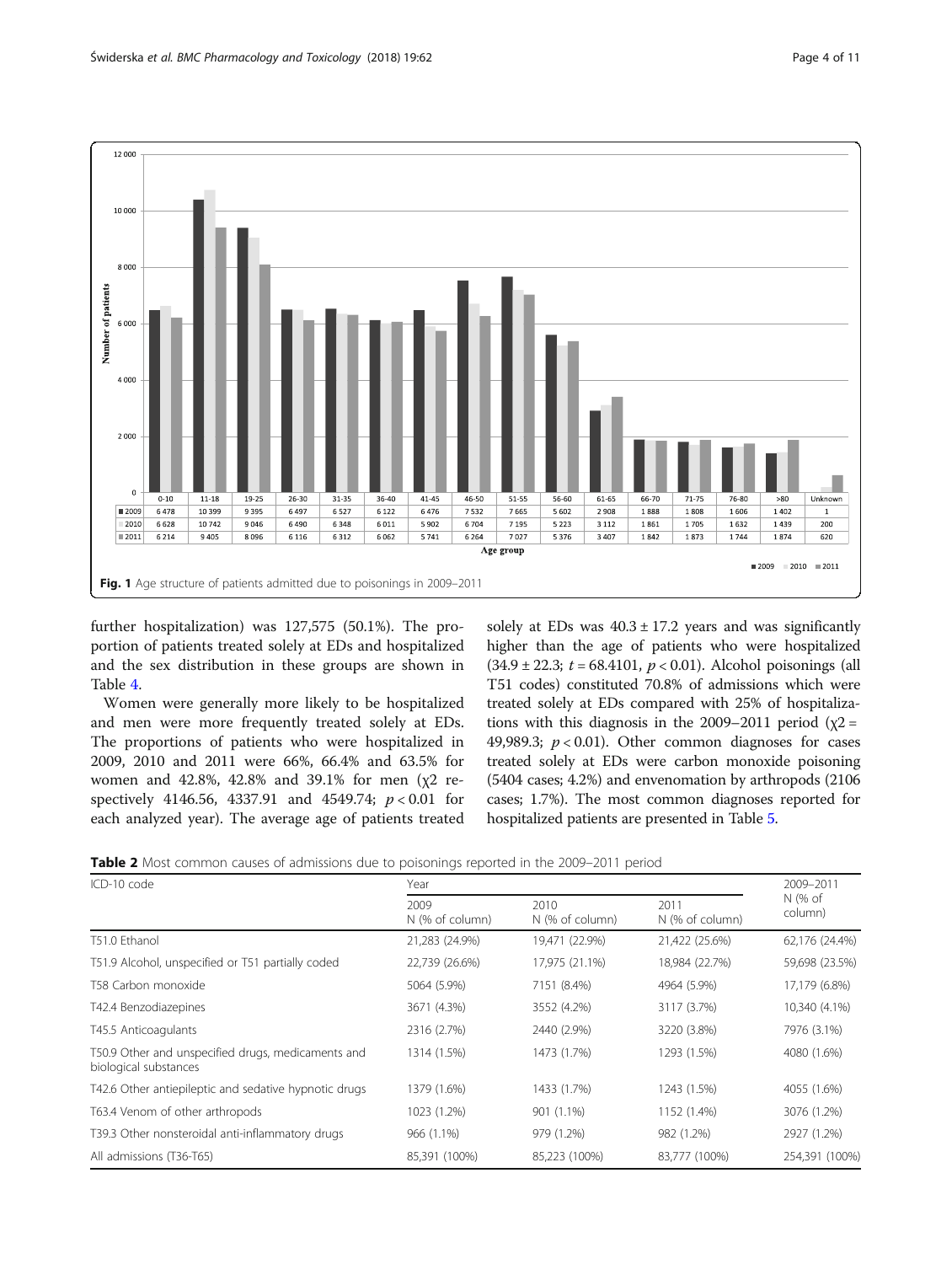<span id="page-4-0"></span>Table 3 Most common poisonings in children and teenagers in the 2009–2011 period

| ICD-10 code                                                                 | 0-10 years old<br>(% of column) | 11-18 years old<br>(% of column) | $x^2(p)$ 0-10 vs. 11-18 <sup>a</sup> | Total         |
|-----------------------------------------------------------------------------|---------------------------------|----------------------------------|--------------------------------------|---------------|
| T51.0 Fthanol                                                               | 442 (2.3%)                      | 7814 (25.6%)                     | $4646.06 \le 0.01$                   | 8256 (16.6%)  |
| T51.9 Alcohol, unspecified or T51 (partially coded)                         | 325 (1.7%)                      | 3007 (9.8%)                      | $1263.79 \le 0.01$                   | 3332 (6.7%)   |
| T58 Carbon monoxide                                                         | 2807 (14.5%)                    | 2782 (9.1%)                      | 350.04 (< 0.01)                      | 5589 (11.2%)  |
| T50.9 Other and unspecified drugs, medicaments<br>and biological substances | 908 (4.7%)                      | 1073 (3.5%)                      | 43.82 $(< 0.01)$                     | 1981 (3.9%)   |
| T63.4 Venom of other arthropods                                             | 1091 (5.6%)                     | 478 (1.6%)                       | 647.53 (< 0.01)                      | 1569 (3.2%)   |
| T39.3 Other nonsteroidal anti-inflammatory drugs                            | 526 (2.7%)                      | 880 (2.9%)                       | 1.07(0.301)                          | 1406 (2.8%)   |
| T42.4 Benzodiazepines                                                       | 463 (2.4%)                      | 910 (3.0%)                       | 14.96 (< 0.01)                       | 1373 (2.8%)   |
| T48.3 Antitussives                                                          | 61(0.3%)                        | 877 (2.9%)                       | 418.53 $(< 0.01)$                    | 938 (1.9%)    |
| T42.6 Other antiepileptic and sedative hypnotic drugs                       | 204 (1.1%)                      | 662 (2.2%)                       | 85.57 (< 0.01)                       | 867 (1.7%)    |
| T55 Soaps, detergents                                                       | 575 (3.0%)                      | 48 (0.2%)                        | 762.61 (< 0.01)                      | 623 (1.2%)    |
| T39.1 4-Aminophenol derivatives                                             | 75 (0.4%)                       | 536 (1.8%)                       | 182.51 (< 0.01)                      | 611 (1.2%)    |
| <b>T60 Pesticides</b>                                                       | 513 (2.7%)                      | 65 (0.2%)                        | 616.5 (< 0.01)                       | 578 (1.2%)    |
| All admissions (T36-T65)                                                    | 19,316 (100%)                   | 30,550 (100%)                    |                                      | 49,866 (100%) |

<sup>a</sup>Pearson's chi-squared test

# Hospital units

In the analyzed period 94,514 cases of poisonings were hospitalized in internal medicine and pediatric departments (74.5% of all hospitalizations). From 2009 to 2011 28,996 (22.9%) patients were treated at RCCTs, there was an increase from 21% in 2009 to 25% in 2011. Only 3206 cases (2.5%) were treated in general Intensive Care Units (ICUs). The proportion of hospitalizations at ICUs increased from 1.8% in 2009 to 3.1% in 2011.

# Length of hospital stay

Mean duration of hospital stay due to poisonings remained constant throughout the analyzed period and amounted to  $3 \pm 11$  days. We observed a slight decrease in the mean duration of hospital stays at RCCT: from  $3.6 \pm 5$  days in 2009 to  $3 \pm 5$  days in 2011.The proportion of hospitalizations longer than 10 days constituted less than 1% of the whole dataset.

# Mode of discharge

The data on the mode of hospital discharge after admissions due to poisoning in the studied period are presented in Table [6](#page-5-0) .

There was a decrease in the number of patients who were discharged against medical advice and concomitant increase in the number of individuals who self-willingly left the hospital without discharge.

# **Mortality**

The proportion of hospitalizations during which the patients died increased throughout the analyzed period, amounting to 1.1%, 1.3% and 1.5% in 2009, 2010 and 2011, respectively ( $\chi$ 2 = 196.89;  $p$  < 0.01). The proportion of patients who died during hospitalization at RCCT (109, 96 and 109 cases respectively) remained at a relatively stable level (around 1%). The increase of mortality in ICUs, from 14.4% (114 cases) in 2009 to 22.3% (271 cases) in 2011, is worth emphasizing  $(\chi^2 = 13.32; p <$ 0.01). The proportion of patients who died during hospitalization in other units (usually internal medicine

Table 4 Number of admissions of acutely poisoned patients in the years 2009–2011, stratified by sex and place of treatment (Emergency Department vs. hospitalization)

| Data category                                                    | Year                 |                 |                      |                      |                      |                      |                      | 2009-2011            |                      |                      |                      |                       |
|------------------------------------------------------------------|----------------------|-----------------|----------------------|----------------------|----------------------|----------------------|----------------------|----------------------|----------------------|----------------------|----------------------|-----------------------|
|                                                                  | 2009                 |                 | 2010                 |                      | 2011                 |                      |                      |                      |                      |                      |                      |                       |
|                                                                  | M                    | ь.              | Total                | M                    |                      | Total                | M                    |                      | Total                | M                    |                      | Total                 |
| All admissions                                                   | 55.910               | 29.481          | 85.391               | 55.042               | 30.181               | 85,223               | 54,698               | 29.079               | 83.777               | 165.650              | 88.741               | 254,391               |
| Cases treated solely in an Emergency<br>Department (% of column) | 31.969<br>(57.2%)    | 10.026<br>(34%) | 41.995<br>$(49.2\%)$ | 31.494<br>(57.2%)    | 10,152<br>$(33.6\%)$ | 41,646<br>$(48.9\%)$ | 33,326<br>$(60,9\%)$ | 10,608<br>$(36.5\%)$ | 43.934<br>$(52.4\%)$ | 96.789<br>$(58.4\%)$ | 30.786<br>$(34.7\%)$ | 127.575<br>$(50.1\%)$ |
| Hospitalizations (% of column)                                   | 23.941<br>$(42.8\%)$ | 19.455<br>(66%) | 43.396<br>$(50.8\%)$ | 23.548<br>$(42.8\%)$ | 20.029<br>$(66.4\%)$ | 43.577<br>$(51.1\%)$ | 21.372<br>(39.1%)    | 18.471<br>$(63.5\%)$ | 39.843<br>$(47.6\%)$ | 68.861<br>$(41.6\%)$ | 57.955<br>$(65.3\%)$ | 126,816<br>$(49.9\%)$ |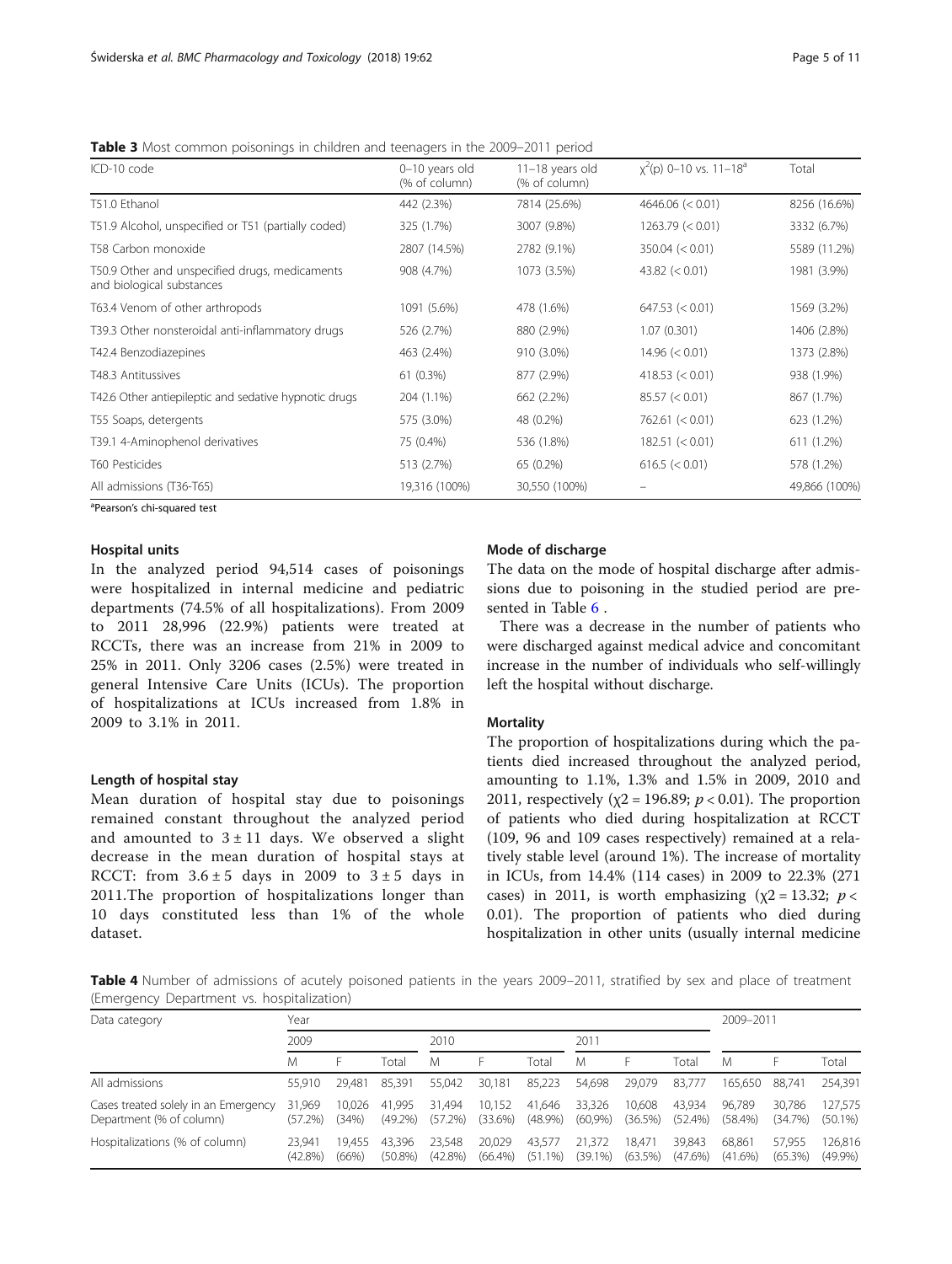<span id="page-5-0"></span>

| <b>Table 5</b> Most common diagnoses of patients hospitalized due |  |  |  |
|-------------------------------------------------------------------|--|--|--|
| to poisonings in the 2009-2011 period                             |  |  |  |

| ICD-10 code                                                                | n (%)          |
|----------------------------------------------------------------------------|----------------|
| T51.0 Fthanol                                                              | 28,465 (22,4%) |
| T58 Carbon monoxide                                                        | 12,333 (9.7%)  |
| T42.4 Benzodiazepines                                                      | 9497 (7.5%)    |
| T45.5 Anticoagulants                                                       | 7373 (5.8%)    |
| T51.9 Alcohol, unspecified                                                 | 3758 (3%)      |
| T42.6 Other antiepileptic and sedative<br>hypnotic drugs                   | 3518 (2.8%)    |
| T50.9 Other and unspecified drugs medicaments<br>and biological substances | 3004 (2.4%)    |
| T39.3 Other nonsteroidal anti-inflammatory drugs                           | 2693 (2.1%)    |
| T43.0 Tricyclic and tetracyclic antidepressants                            | 2134 (1.7%)    |
| T43.2 Other and unspecified antidepressants                                | 2063 (1.6%)    |
| All hospitalizations (T36-T65)                                             | 126,816 (100%) |

and pediatric departments) remained at a relatively constant level (268, 270 and 229 cases respectively; around 0.8% of all reported cases). The most common diagnoses of reported fatal poisonings are presented in Table [7](#page-6-0).

Diagnoses associated with ethanol (T51.0, T51 and T51.9 codes) were recorded in 447 (26.6%) fatal poisonings reported in the analyzed period. Most of these cases (92.8%) were reported by departments other than RCCTs, 150 (33.6%) by ICUs and 265 (59.3%) by other departments. Surprisingly, anticoagulants (T45.5) were the second most common diagnosis of fatal poisonings overall. No such cases were reported by RCCTs, 9.5% of these fatalities were reported by ICUs and 90,5% by other departments. There were also 28 fatal cases reported as anticoagulant antagonist poisonings, none of these cases were reported by RCCTs. The most common causes of fatal poisonings reported by RCCTs were glycols, methanol, ethanol, carbon monoxide and benzodiazepines. Poisonings with pesticides (all T60 codes) were the cause of 24 fatal cases and mushroom ingestions caused 19 deaths. Most of these cases were reported by RCCTs (58.3% and 52.6%, respectively). The codes typically used for new psychoactive substances (T40.4, T40.6 and T40.9) were reported in 31 fatal cases in the analyzed period. Most of these cases (54.8%) were reported by ICUs. In the analyzed period only 9 fatal cases of opioid poisonings (T40.1, T40.2 and T40.3 codes) were reported to the NHF by all hospital units in Poland.

# Discussion

# Number of admissions

The total number of admissions due to poisonings recorded in the 2009–2011 period amounted to 254,425, which corresponded to 84,808 admissions per year on average. However, if adjusted for cases not reported to the NHF due to lack of health insurance, the true number of admissions due to poisonings would be approximately 300,000 in the analyzed period or 100,000 per year. Importantly, we observed a small decreasing tendency in the annual number of admissions due to poisonings. Irrespective of the analyzed year, the proportions of patients who were admitted solely to EDs and those who required longer hospitalization remained roughly similar (around 50% each).

# Age and sex

The largest age group of patients who were admitted due to poisonings were teenagers, 11–18 years of age. Other authors reported similar age structure of poisoned patients [\[1](#page-9-0), [2\]](#page-9-0). A relatively large proportion of middle-aged individuals (46–55 years of age) is worth emphasizing, as well as an increase in the number of poisoned subjects older than 80 years. The latter tendency most likely reflects the aging of Polish population and the changes in social and economic status of this age group  $[1-3, 16]$  $[1-3, 16]$  $[1-3, 16]$  $[1-3, 16]$  $[1-3, 16]$  $[1-3, 16]$  $[1-3, 16]$ . The increasing number of cases of poisonings in subjects older than 80 years is worrying, because of the increased mortality and longer hospital stay in this group [\[16](#page-10-0)].

Men constituted the vast majority of poisoned patients admitted during the analyzed period (average M/F ratio

Table 6 Mode of hospital discharge after poisonings in the 2009–2011 period

| Mode of hospital discharge          | Year               |                    |                    |                |  |  |  |
|-------------------------------------|--------------------|--------------------|--------------------|----------------|--|--|--|
|                                     | 2009 (% of column) | 2010 (% of column) | 2011 (% of column) | (% of column)  |  |  |  |
| Discharge without further referral  | 13,664 (31.5%)     | 13,458 (30.9%)     | 12,550 (31.5%)     | 39,672 (31.3%) |  |  |  |
| Referral to outpatient care         | 19,128 (44.1%)     | 19,165 (44%)       | 16,317 (41%)       | 54,610 (43.1%) |  |  |  |
| Referral to further hospitalization | 4606 (10.6%)       | 5140 (11.8%)       | 5641 (14.2%)       | 15,387 (12.1%) |  |  |  |
| Discharge against medical advice    | 5506 (12.7%)       | 5137 (11.8%)       | 4452 (11.2%)       | 15,095 (12%)   |  |  |  |
| Leaving hospital without discharge  | $0(0\%)$           | 38 (0.1%)          | 250 (0.6%)         | 288 (0.2%)     |  |  |  |
| Death                               | 491 (1.1%)         | 580 (1.3%)         | 609 (1.5%)         | 1680 (1.3%)    |  |  |  |
| Other/unspecified                   | $(0.002\%)$        | 59 (0.1%)          | 24 (0.1%)          | 84 (0.1%)      |  |  |  |
| Total number of hospitalizations    | 43,396 (100%)      | 43,577 (100%)      | 39,843 (100%)      | 126,816 (100%) |  |  |  |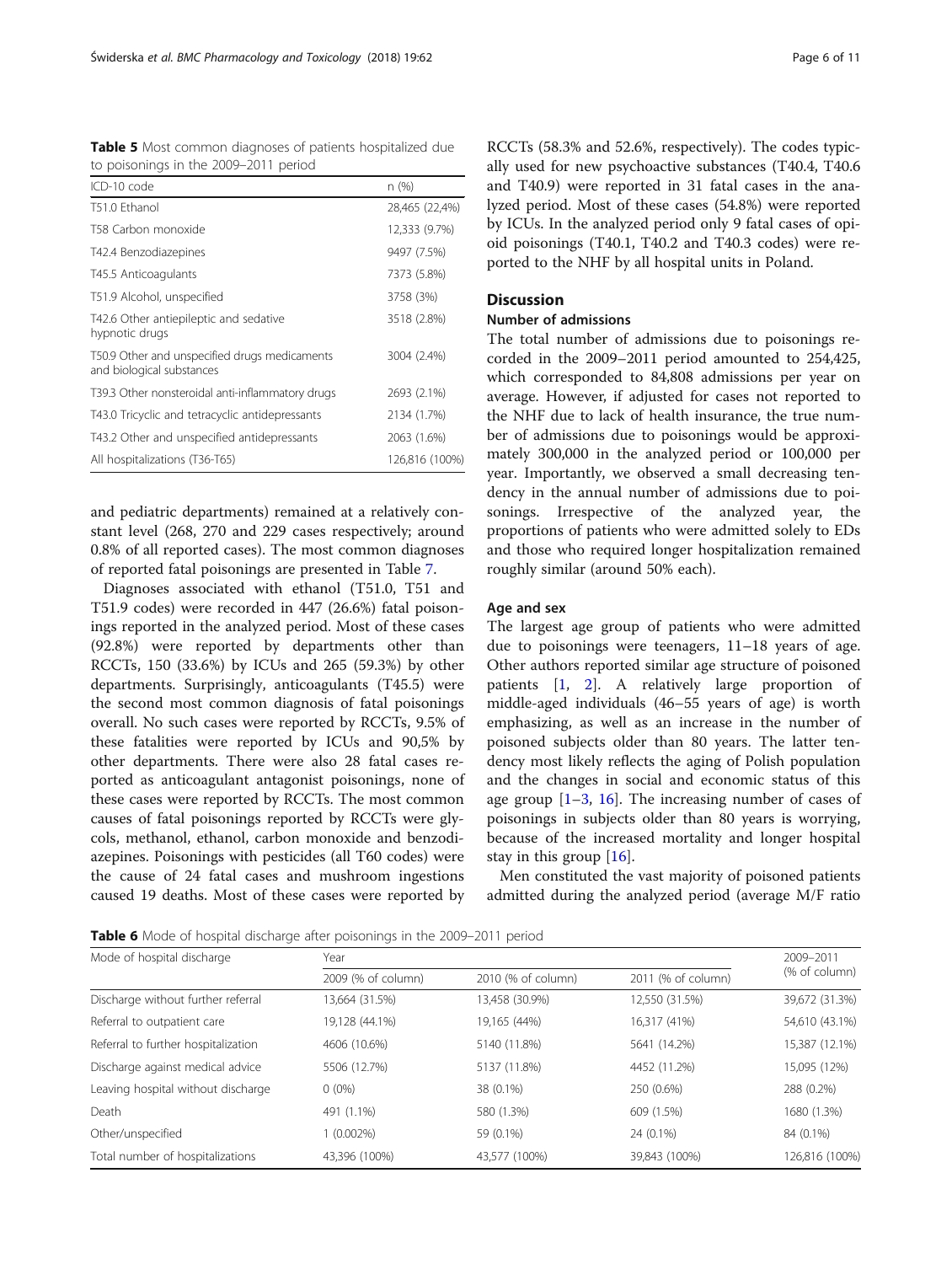<span id="page-6-0"></span>

| ICD-10 code                                                                                                                        |              | Number of fatal cases (% of column) |                   |                 |
|------------------------------------------------------------------------------------------------------------------------------------|--------------|-------------------------------------|-------------------|-----------------|
|                                                                                                                                    | <b>RCCTs</b> | ICUs                                | other departments | all departments |
| T51.0 Ethanol                                                                                                                      | 26 (8.3%)    | 79 (13.2%)                          | 159 (20.7%)       | 264 (15.7%)     |
| T45.5 Anticoagulants                                                                                                               | $0(0\%)$     | 14 (2.3%)                           | 134 (17.5%)       | 148 (8.8%)      |
| T52.3 Glycols                                                                                                                      | 56 (17.8%)   | 23 (3.8%)                           | 32 (4.2%)         | 111 (6.6%)      |
| T51.1 Methanol                                                                                                                     | 34 (10.8%)   | 43 (7.2%)                           | 23 (3.0%)         | 100 (6%)        |
| T51.9 Alcohol, unspecified                                                                                                         | 5(1.6%)      | 21 (3.5%)                           | 69 (9%)           | 95 (5.7%)       |
| T51 Alcohol, partially coded                                                                                                       | $1(0.3\%)$   | 50 (8.3%)                           | 37 (4.8%)         | 88 (5.2%)       |
| T58 Carbon monoxide                                                                                                                | 18 (5,7%)    | 17 (2.8%)                           | 22 (2.9%)         | 57 (3.4%)       |
| T42.4 Benzodiazepines                                                                                                              | 16 (5.1%)    | 15 (2.5%)                           | 25 (3.3%)         | 56 (3.3%)       |
| T43.0 Tricyclic and tetracyclic antidepressants                                                                                    | 12 (3.8%)    | 11 (1.8%)                           | $9(1.2\%)$        | 32 (1.9%)       |
| T42.6 + T42.7 Other and unspecified antiepileptic and<br>sedative-hypnotic drugs                                                   | $6(1.9\%)$   | 9(1.5%)                             | 16 (2.1%)         | 31 (1.8%)       |
| T40.4 + T40.6 + T40.9 Other and unspecified narcotics<br>and psychodysleptics (includes new psychoactive substances <sup>a</sup> ) | $9(2.9\%)$   | 17 (2.8%)                           | 5(0.7%)           | 31 (1.8%)       |
| T43.3 Phenothiazine antipsychotics and neuroleptics                                                                                | $2(0.6\%)$   | 20 (3.3%)                           | $7(0.9\%)$        | 29 (1.7%)       |
| T51.8 Other alcohols                                                                                                               | 17 (5.4%)    | 13 (2.2%)                           | 11 (1.4%)         | 28 (1.7%)       |
| T47.5 Anticoagulant antagonists, vitamin K and other<br>coagulants                                                                 | $0(0\%)$     | $5(0.8\%)$                          | 23 (3.0%)         | 28 (1.7%)       |
| T46.1 Calcium channel blockers                                                                                                     | 12 (3.8%)    | 7(1.2%)                             | $6(0.8\%)$        | 25 (1.5%)       |
| $T60.0 + T60.3 + T60.9$ Pesticides                                                                                                 | 14 (4.5%)    | 10 (1.7%)                           | $0(0\%)$          | 24 (1.4%)       |
| T38.3 Insulin and oral hypoglycemic (antidiabetic) drugs                                                                           | 4(1.3%)      | 10 (1.7%)                           | $7(0.9\%)$        | 21 (1.3%)       |
| T62.0 Mushroom ingestion                                                                                                           | 10 (3.2%)    | 7(1.2%)                             | 2(0.3%)           | 19 (1.1%)       |
| T43.8 Other psychotropic drugs                                                                                                     | $1(0.3\%)$   | 10 (1.7%)                           | 5(0,7%)           | 16 (1.0%)       |
| T39.1 4-Aminophenol derivatives (includes acetaminophen <sup>a</sup> )                                                             | 7(2.5%)      | $5(0.8\%)$                          | $3(0.4\%)$        | 15 (0.9%)       |
| T43.5 Other and unspecified antipsychotics and neuroleptics                                                                        | $1(0.3\%)$   | $6(1.0\%)$                          | $8(1.0\%)$        | 15 (0.9%)       |
| T42.1 Iminostilbenes (includes carbamazepine <sup>a</sup> )                                                                        | 8 (2.5%)     | $5(0.8\%)$                          | $0(0\%)$          | 13 (0.8%)       |
| T45.1 Antineoplastic and immunosuppressive drugs                                                                                   | $0(0\%)$     | $0(0\%)$                            | 13 (1.7%)         | 13              |
| T43.2 Other and unspecified antidepressants                                                                                        | $3(1.0\%)$   | $5(0.8\%)$                          | $3(0.4\%)$        | $11(0.7\%)$     |
| T46.9 Other and unspecified agents primarily affecting the<br>cardiovascular system                                                | $1(0.3\%)$   | $5(0.8\%)$                          | 5(0.7%)           | 11 (0.7%)       |
| T44.7 Beta-adrenoreceptor antagonists                                                                                              | $1(0,3\%)$   | $5(0.8\%)$                          | $4(0.5\%)$        | 10 (0.6%)       |
| Other                                                                                                                              | 50 (15.9%)   | 187 (31.2%)                         | 139 (18.1%)       | 389 (23.2%)     |
| All fatal cases (T36-T65)                                                                                                          | 314 (100%)   | 599 (100%)                          | 767 (100%)        | 1680 (100%)     |

<sup>a</sup>authors' comment

was 1.8). This observation is inconsistent with the data published by other authors according to which the majority of poisoned patients were women. This discrepancy can be explained by regional differences, e.g. status of health insurance or lack thereof and widely understood socioeconomic and cultural factors [\[2](#page-9-0), [3](#page-9-0), [17](#page-10-0)–[19](#page-10-0)]. However we believe, that this difference is mostly due to two other factors. First, this study included not only cases treated in RCCTs, but also at EDs and men were much more frequently treated solely at EDs than women. Second, the main cause of poisonings in Poland in the reported period was ethanol and ethanol intoxication was much more common in men than in women

(63.2% and 25.5% respectively). In our opinion these two factors were the main reason for the difference in sex distribution from other studies. Different sex distribution was seen for poisonings with pharmaceuticals and other drugs which were more frequent in women than in men (51% and 20.9% respectively).The available data were not sufficient to analyze the intent of poisoning (suicidal, accidental or recreational), but we believe, that the differences in diagnoses between men and women seen in our study are in line with previous findings that women were more likely to choose self-poisoning as a method of committing suicide than men [[20\]](#page-10-0).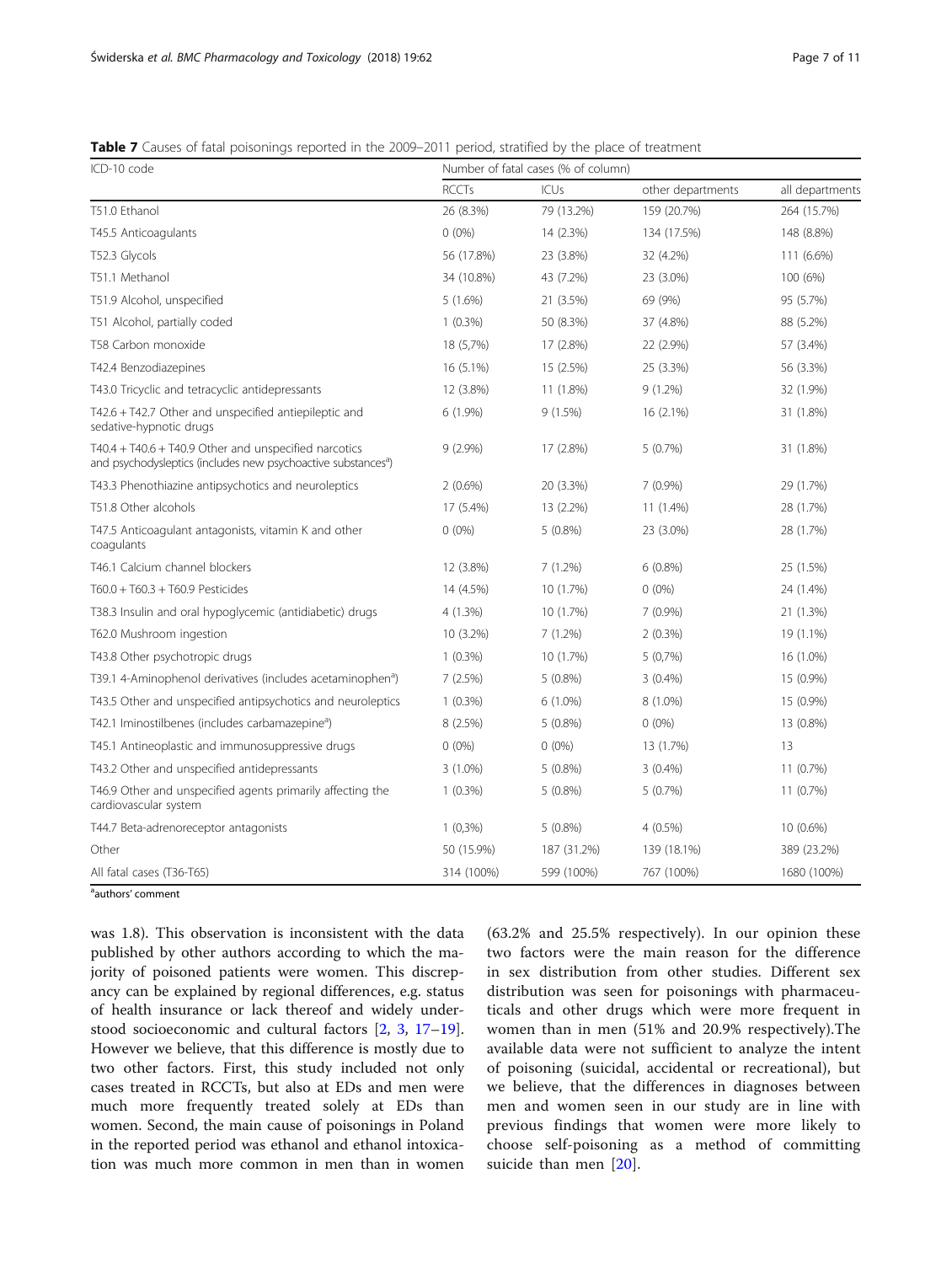# Etiology of poisonings

Etiology of poisonings varies widely between countries, depending on many factors including availability of pharmaceuticals and other toxic substances and also cultural, social and economic differences. In our study irrespective of the analyzed year, the most common cause of admissions due to poisoning were alcohols, especially ethanol. The incidence of ethanol intoxications is known to vary considerably depending on social acceptance to alcohol consumption or religious background [[1,](#page-9-0) [16,](#page-10-0) [19](#page-10-0), [21](#page-10-0)–[23\]](#page-10-0). Ethanol abuse and dependence are a long-time problem in Poland. According to the 2014 WHO global status report on alcohol and health, the average consumption of alcohol in Poland (12,5 l of 100% ethanol per year) was slightly higher than the mean value for the WHO European Region (10,9 l). However, because a significant part of the Polish population are lifetime abstainers (15.8% men and 37.8% women), the mean amount consumed by the drinkers was much higher (24,2 l per year) [\[24\]](#page-10-0). The results of our study showed that ethanol was a significant cause of morbidity and mortality in the Polish population, especially among men. Alcohols were the leading cause of both admissions and deaths due to poisonings in the analyzed period. Ethanol dependence and abuse are complex problems, and because of that many national, local and non-government organization entities in Poland are involved in long-time anti-alcohol interventions. Production and sale of alcoholic products is strictly regulated and the criminal law is severe for alcohol-related offences. Encouragingly, in the analyzed period there was a decreasing tendency of admissions due to alcohols.

Pharmaceutical agents and other drugs (all codes within the T36-T50 range) turned out to be the second most frequent cause of admissions and the leading cause of hospitalizations. The number of such cases remained relatively stable throughout the analyzed period. Noticeably, there was an increase in the number of admissions and deaths due to poisonings with anticoagulants recorded as a primary diagnosis. Interpreting this phenomenon, is difficult without access to all clinical data. It is likely that many of these cases were not really poisonings and that the T45.5 diagnosis was reported to the NHF in cases of adverse effects of antithrombotic therapy or even underdosing of these agents. It is worth noting that none of the fatal cases of anticoagulant overdose were reported by RCCTs. An additional analysis of all clinical data would be of most importance, especially for the fatal cases. The authors believe that anticoagulant overdose should rarely be fatal given the treatment options available in Poland. Full cooperation of the NHF and the involved hospitals would be necessary to perform such an analysis.

Carbon monoxide was still a significant cause of morbidity and mortality in the analyzed period. There was a significant increase of both admissions and fatalities due to CO exposure in 2010. This was probably due to the fact that the winter months of 2010 (winters of 2009/ 2010 and 2010/2011) were significantly colder than usual in Poland, which resulted in a higher risk of household exposure to CO due to heating with coal ovens [\[25](#page-10-0)].

The large number of admissions due to arthropod venom reported may have been due to insect bites, but also may have been caused by inaccurate encoding of ED interventions due to tick (Ixodoidea) bites.

There was a decreasing number of admissions due to benzodiazepine poisonings. This may be due to their declining use since safer and less addictive substances become more popular, but longer observation is necessary to fully support this conclusion.

There were significant differences in etiology of poisonings in the two youngest age groups. Most common causes of admissions were also alcohols and carbon monoxide. The most common diagnoses in the 0–10 group were in line with accidental poisonings (carbon monoxide, venoms, detergents) and in the 11–18 group they were more likely due to intentional overdoses or recreational substance use (alcohols, benzodiazepines, antitussives). The proportion of alcohol intoxications in the 11–18 age group was much lower than in adults, but higher than reported in other European countries [\[26](#page-10-0)]. The proportion of admissions due to poisonings with nonsteroidal anti-inflammatory drugs in this group was higher and poisonings with benzodiazepines were less frequent than in adults. This is most likely due to limited access to prescription medications in the younger group. Higher percentage of admissions due to arthropod venom in children and adolescents than in adults most likely reflects the differences in outdoor activity. In the analyzed period there was an increasing number of poisonings with antitussives, which was most likely due to recreational abuse of over-the-counter medications (mostly dextromethorphan) by Polish teenagers [[27,](#page-10-0) [28](#page-10-0)]. In contrast to reports from other countries, the numbers of admissions and fatal cases due to poisonings with pesticides and opioids were relatively low in the analyzed period in Poland [\[23,](#page-10-0) [29,](#page-10-0) [30\]](#page-10-0).

# Hospitalizations

Mean duration of hospital stay of poisoned patients was relatively constant throughout the analyzed period. We observed a slight decrease in the mean duration of stays at RCCTs, which is consistent with the data reported by other authors according to whom the duration of relatively expensive hospitalization in specialized toxicology units was often shortened in favor of long-term treatment in other units, e.g. inpatient or outpatient psychiatric departments  $[4, 5]$  $[4, 5]$  $[4, 5]$  $[4, 5]$ . The largest proportion of hospitalizations due to poisonings was reported by units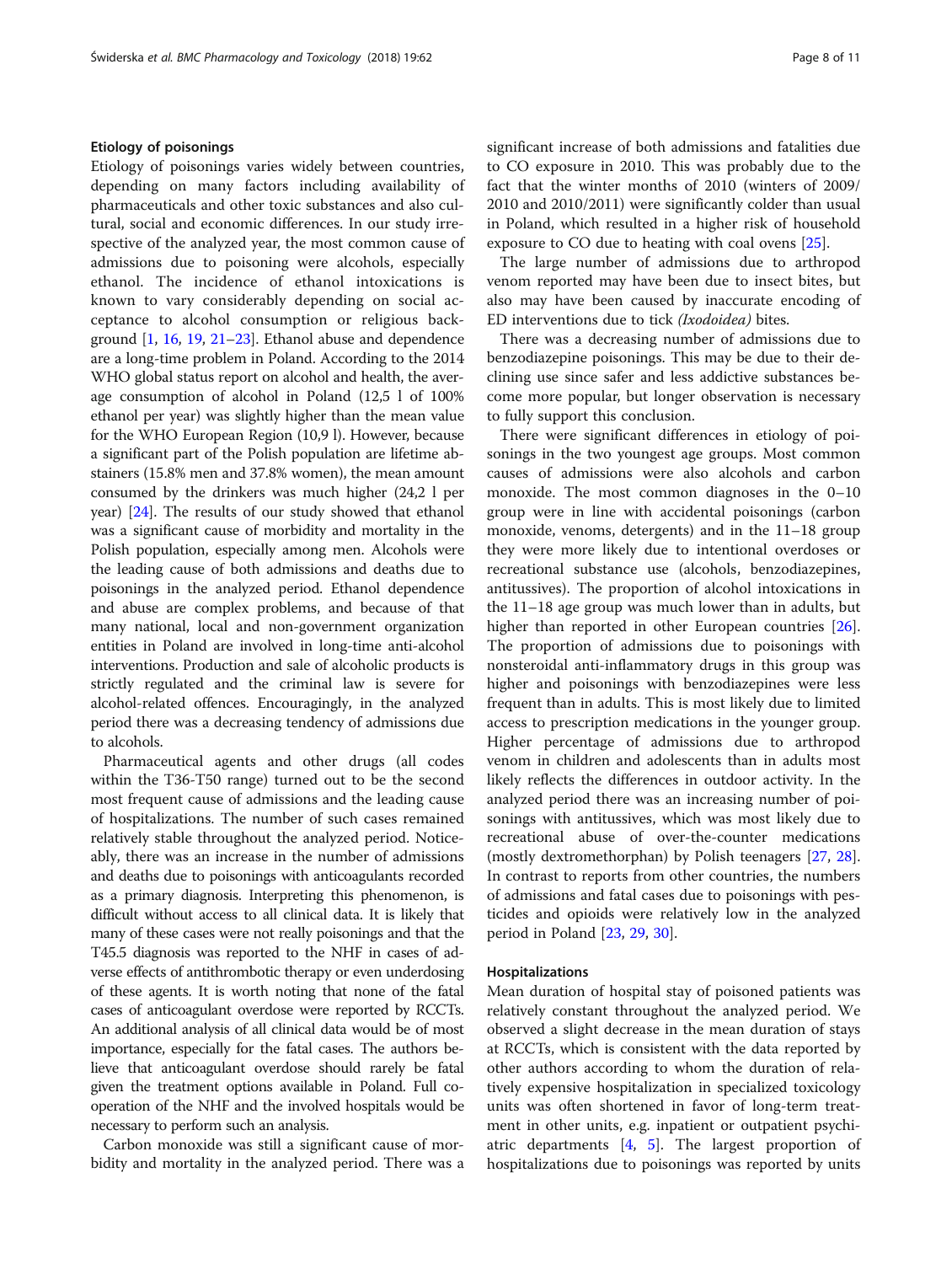other than RCCTs, such as internal medicine and pediatric departments. However, we observed an increase in the number of patients admitted to RCCTs, which implies that a growing number of poisoned patients were treated at specialized units. Another important finding of this study is a relatively high proportion of poisoned patients who had self-discharged home, against medical advice, as well as an increase in the number of patients who self-willingly left hospital without discharge. The largest proportion of patients who self-willingly left hospitals were treated at internal medicine and pediatric units, usually due to ethanol intoxications. Such patients are often reluctant to provide any health insurance data and their behavior markedly disorganizes functioning of a hospital unit and unnecessarily involves both their families and medical personnel [[4,](#page-9-0) [5](#page-9-0)].

# **Mortality**

A systematic increase in the proportion of patients who died during hospital stay is worth emphasizing. According to other authors, mortality rates of patients hospitalized due to poisoning vary from 0.4 to 3% depending on a country and etiology of poisoning [\[1,](#page-9-0) [3](#page-9-0)–[5,](#page-9-0) [15,](#page-9-0) [17,](#page-10-0) [22](#page-10-0), [29,](#page-10-0) [31](#page-10-0)–[34\]](#page-10-0). Importantly, the mortality was lowest in the RCCTs, which implies that such specialized units are optimally prepared for management of even the most severe cases. We observed an increase in the mortality of patients hospitalized in general ICUs. This phenomenon can be only partially explained by the selection of patients admitted to the ICUs based on severity, because the similar selection applies to the RCCTs which have their own Intensive Care Units. The limited dataset available from the NHF made it impossible to properly compare the mortality between RCCTs and ICUs in this study, but previous research which included only poisonings with methanol and ethylene glycol showed more than 2 times higher mortality rate in ICUs than in RCCTs in this group of patients after adjusting for severity [\[35](#page-10-0), [36](#page-10-0)]. The increase of mortality in ICUs is especially alarming because previous studies demonstrated that these units least often from all the departments referred their patients for further specialized treatment at RCCTs [[4,](#page-9-0) [5\]](#page-9-0).

The analysis of fatal cases revealed a striking difference in reported diagnoses between RCCTs and other departments. The most common diagnoses reported by RCCTs were associated with typically severe poisonings (methanol, ethylene glycol, carbon monoxide, pesticides, mushrooms, cardiovascular agents) while other departments reported codes which in the authors' opinion should not be associated with so high mortality (like anticoagulants and anticoagulant antagonists). This is very likely due to use of poisoning codes in cases of complications of therapeutic use of these agents or in cases where the real cause of death was the pathology for which the anticoagulants or anticoagulants were administered. The data available from the NHF did not allow us to explore this issue further.

# Limitations of the study

Unlike previous studies, our analysis included not only the data of patients treated at RCCTs, but also those admitted to other hospital units, which has not been done before in Poland. Nevertheless, we are well aware of all potential limitations of the presented results, inherent to the fact that they are derived from the data gathered primarily for accounting purposes. In the NFH system the primary diagnosis is strictly associated with billing and as such may be a subject to bias. In order to maximize the reimbursement, hospitals may report secondary diagnoses (from medical perspective) as primary ones. We believe that in some cases ICD-10 classification was misinterpreted, including not only poisonings, but also adverse effects of treatment, which properly should be reported using other codes (eg. K29, D50-D76, T88.7). Another difficulty was due to the incomplete coding, which in many cases did not include the part of the ICD-10 code following the decimal mark, especially for cases treated solely at EDs. This was especially true for alcohol poisonings. Many such cases were coded as unspecified alcohol poisoning (T51.9) or only partially coded as T51 without specifying the type of alcohol (part of the code after the decimal mark). Almost all the admissions which were coded this way were treated solely at EDs. The T51 code includes ethanol (T51.0), methanol (T51.1), 2-propanol (T51.2), fusel oil (T51.3), other alcohols (T51.8) and unspecified alcohols (T51.9). In our opinion the diagnosis of ethanol poisoning was by far the most likely one for T51 and T51.9 codes. Similarly the part of the code identifying the intent of poisoning (X-Y codes), which would allow to distinguish suicidal overdoses from accidental and recreational ones was not required by the NHF for billing and this data was very fragmentary.

Another limitation is that the ICD-10 classification does not differentiate between acute and chronic exposures. We believe that a vast majority of analyzed cases were acute poisonings, because in Poland chronic exposures are usually treated in an outpatient setting, but the available data were not sufficient to confirm this.

The analyzed data did not include all admissions due to poisonings in the 2009–2011 period, because not all admissions were reported by the hospitals to the NHF. The reports for the NHF did not include the data of admissions of individuals who lacked the NHF health insurance, were imprisoned or were residents of countries outside the European Union. This can be a source of a significant bias, because it applied to up to 20% of all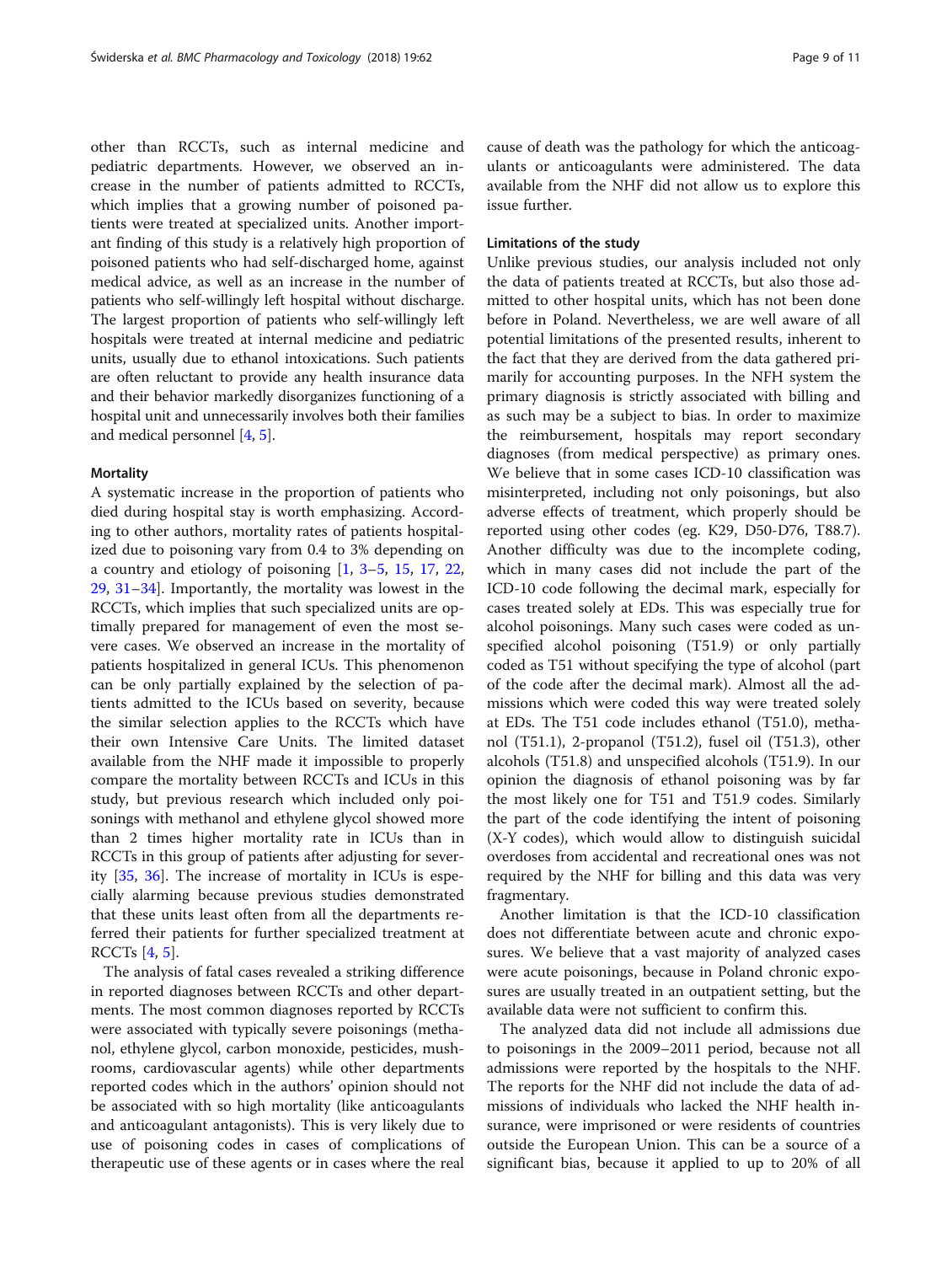<span id="page-9-0"></span>patients treated at RCCTs (personal communications during annual meetings of heads of Polish RCCTs). The proportion of patients without NHF health insurance treated in other hospital units might have been be similar or even higher (especially at ED's). We would like to be able to present more recent data, but so far we were not able to obtain the data for years 2012–2017 due to a change of NHF data sharing policy. Nevertheless, to the best of our knowledge, the hereby presented analysis is based on the largest of all datasets studied to date in Poland.

# Conclusions

In conclusion, the overall number of admissions due to poisonings decreased slightly during the study period, but poisonings remained a significant cause of morbidity and mortality in Poland and caused around 100,000 admissions per year. Alcohols were the main cause of admissions due to poisonings, accounting for about 50% of all cases. Carbon monoxide exposures were a significant cause of morbidity and mortality in the studied period in Poland. The increasing number of poisonings with antitussives in adolescents is worth noting. Men were more likely to be admitted due to poisonings than women. Around half of the cases of poisonings were managed solely at Emergency Departments. Men were more likely to be treated solely at Emergency Departments and women were more likely to be hospitalized. The increasing number of patients older than 80 years may lead to increased treatment costs and mortality. There was an increase of hospital mortality due to poisonings, most evidently in general Intensive Care Units. We believe that a national poison information and toxicovigilance system should be created in Poland, ideally allowing for near real-time monitoring of cases of poisonings. This system could be based on Regional Centers of Clinical Toxicology, which should exist in all Polish regions.

#### Abbreviations

ED: Emergency Department; ICU: Intensive Care Unit; NHF: National Health Fund; RCCT: Regional Center of Clinical Toxicology

#### Acknowledgements

The authors want to thank dr Tadeusz Jędrzęjczyk, the president of the National Health Fund in Warsaw and dr Wojciech Waldman, the director of the Pomeranian Center of Toxicology in Gdansk for their support.

#### Funding

This research was funded by the Medical University of Gdańsk (grant 02–11/ 07/320).

# Availability of data and materials

The datasets used and analyzed during the current study are available from the corresponding author on reasonable request.

#### Authors' contributions

AŚ main investigator, data gathering and quality control, writing of the manuscript. MW1 design and methodology of the study, statistical analysis, writing of the manuscript. MW2 review and writing of the manuscript.

AK review and writing of the manuscript. JSA, coordination of the study and protocol, design of the study, review and writing of the manuscript. All authors read and approved the final manuscript.

## Ethics approval and consent to participate

The study was approved by the Independent Bioethics Committee at Medical University in Gdansk (approval NKBBN/508/2017).

#### Consent for publication

The manuscript does not contain any individual person's data in any form.

#### Competing interests

The authors declare that they have no competing interests.

### Publisher's Note

Springer Nature remains neutral with regard to jurisdictional claims in published maps and institutional affiliations.

#### Author details

<sup>1</sup>National Health Fund Headquarters, Warsaw, Poland. <sup>2</sup>Department of Clinical Toxicology, Medical University of Gdansk, Kartuska 4/6, 80-104, Gdansk, Poland. <sup>3</sup> Pomeranian Center of Toxicology, Gdansk, Poland.<br><sup>4</sup> Department of Forensic Medicine, Medical University of Gdansk, G <sup>4</sup>Department of Forensic Medicine, Medical University of Gdansk, Gdansk, Poland. <sup>5</sup>Toxicology Department, Nofer Institute of Occupational Medicine Lodz, Poland.

# Received: 23 November 2017 Accepted: 1 October 2018 Published online: 10 October 2018

#### References

- 1. Andiran N, Sarikayalar F. Pattern of acute poisonings in childhood in Ankara: what has changed in twenty years. Turk J of Pediatr. 2004;46:147–52.
- 2. Lipnik-Stangeli M. Hospitalizations due to poisonings in Slovenia epidemiological aspects. Wien Klin Wochenschr. 2010;122:54–8.
- 3. Ramesha KN, Rao KB, Kumar GS. Pattern and outcome of acute poisoning cases in tertiary care hospital in Karnataka, India. Indian J Crit Care Med. 2009;13:152–5.
- 4. Sein Anand J, Świderska A. Selected data concerning acute intoxications with xenobiotics in Poland in the year 2009. Przegl Lek. 2010;67:559–65.
- 5. Świderska A, Sein AJ. Selected data concerning acute intoxications with xenobiotics in Poland in the year 2010. Przegl Lek. 2012;69:409–14.
- 6. Bateman DN. The epidemiology of poisoning. Medicine. 2012;40:42–5.
- 7. Wang L, Wu Y, Yin P, Cheng P, Liu Y, et al. Poisoning deaths in China, 2006- 2016. Bull World Health Organ. 2018;96:314–326A. [https://doi.org/10.2471/](https://doi.org/10.2471/BLT.17.203943) [BLT.17.203943](https://doi.org/10.2471/BLT.17.203943).
- 8. Gummin DD, Mowry JB, Spyker DA, et al. 2016 annual report of the American Association of Poison Control Centers' National Poison Data System (NPDS): 34th annual report. Clin Toxicol. 2017;55:1072–252. <https://doi.org/10.1080/15563650.2017.1388087>.
- 9. Czerczak S, Jaraczewska W. Acute poisonings in Poland. J Toxicol Clin Toxicol. 1995;33:669–75.
- 10. Jaraczewska W, Czerczak S. The pattern of acute poisonings in Poland. Vet Hum Toxicol. 1994;36:228.
- 11. Jaraczewska W, Czerczak S, Kotwica M. The National Poison Information Center in Poland. J Toxicol Clin Toxicol. 1996;34:669.
- 12. Kotwica M, Rogaczewska A. Acute poisonings in Poland during the period 1997-1999. An analysis of files from Krakow Poison Information Center. Przegl Lek. 2002;59:318.
- 13. Piekarska-Wijatkowska A, Czyzewska S, Kotwica M, Krakowiak A. Epidemiology of acute poisonings during 2002-2011 in toxicology unit; Department of Occupational Medicine and Toxicology, Nofer Institute of Occupational Medicine, Lodz, Poland. Przegl Lek. 2013;70(10):848–51.
- 14. Kotwica M, Czerczak S. Acute poisonings registered since 1970: trends and characteristics. Analysis of the files collected in the National Poison Information Centre, Łódź, Poland. Int J Occup Med Environ Health. 2007;20(1):38–43.
- 15. Krakowiak A, Piekarska-Wijatkowska A, Kobza-Sindlewska K, et al. Poisoning deaths in Poland: types and frequencies reported in Łódź, Kraków, Sosnowiec, Gdańsk, Wrocław and Poznań during 2009-2013. Int J Occup Med Environ Health. 2017;30:897–908.